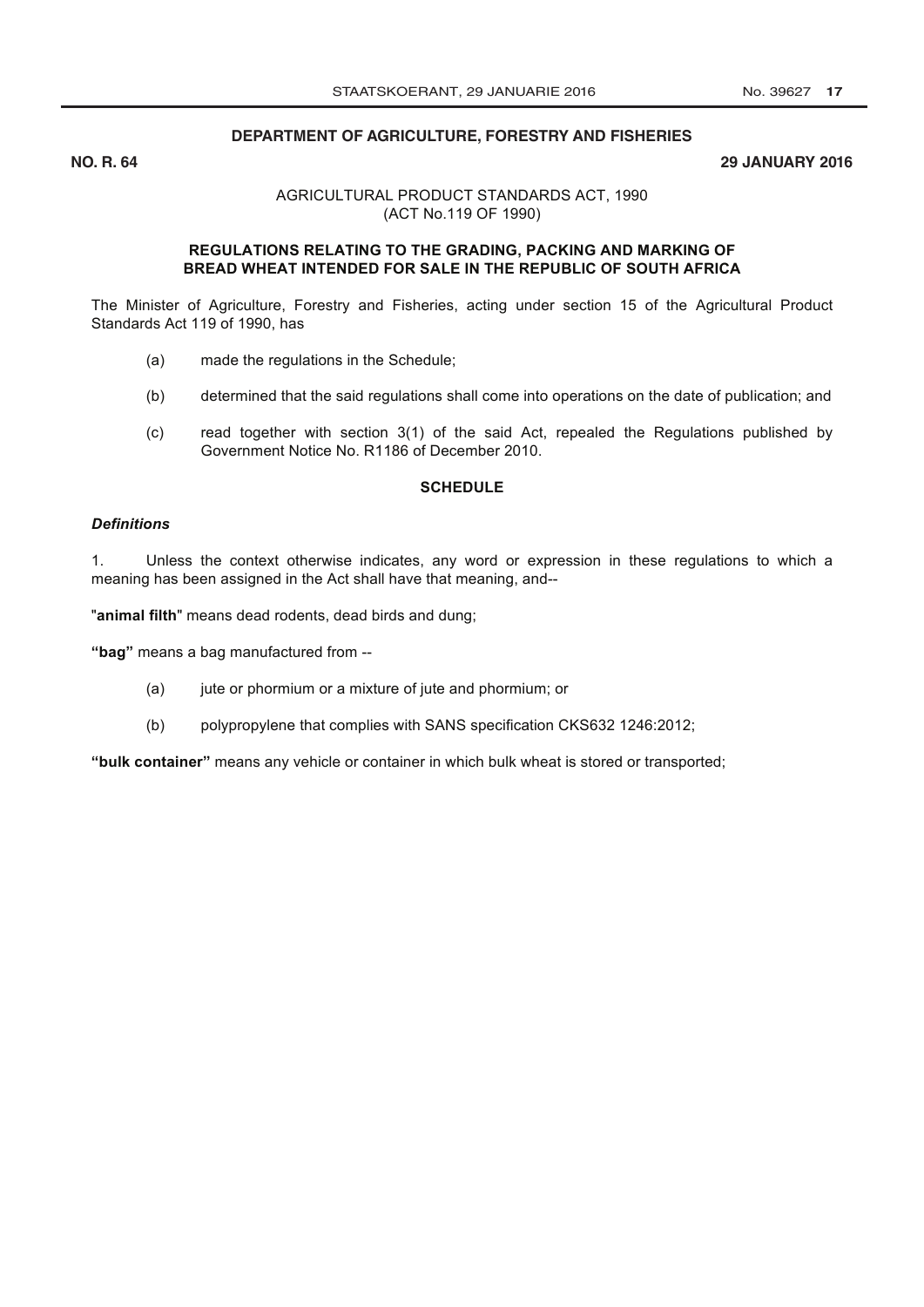"consignment" means --

- $(a)$ a quantity of wheat of the same class, which belongs to the same owner, delivered at any one time under cover of the same consignment note, delivery note or receipt note, or delivered by the same vehicle or bulk container, or loaded from the same bin of a grain elevator or from a ship's hold; or
- $(b)$ in the case where a quantity referred to in paragraph (a), is subdivided into different grades, each such quantity of each of the different grades.

"container" means a bag or bulk container:

"damaged wheat" means wheat--

- $(a)$ which have been damaged by insects;
- which have been distinctly discoloured (orange-brown, dark brown or black) by external heat  $(b)$ or as a result of heating caused by internal fermentation in wheat with an excessive moisture content, excluding wheat kernels in respect of which the discolouration is confined to the germ end;
- $(c)$ which are immature and have a distinctly green colour; and
- in which germination has proceeded to such an extent that the skin covering the embryo has  $(d)$ been broken or the developing sprouts and/or rootlets are clearly visible.
- "ergot sclerotia" means the sclerotia of the fungus Claviceps purpurea; and "ergot" has a corresponding meaning;
- "falling number" means the time in seconds according to Hagberg-Perten as a measure of the degree of Alpha-Amylase activity in grain and flour;

"field fungi-infected wheat" means wheat of which the kernels are visibly infected with fungi, and that--

- clearly have greyish brush-ends that are discoloured as a whole; or where field fungi growth  $(a)$ is present from the brush-ends into the crease: and
- have a dull, lifeless, chalky or pinkish and shrunken appearance as a result of Fusarium  $(b)$ infection.
- "foreign matter" means all matter excluding wheat, other grain and unthreshed ears. Coal, dung, glass and metal shall not be present in the consignment concerned;

## "heavily frost-damaged wheat" means --

- wheat which have been damaged by severe frost during the milk to soft dough stage and  $(a)$ which is characterised by the kernels being fairly plump, but covered entirely with small blisters extending into the crease, excluding -
	- kernels in which blistering is confined to the back of the kernel: and  $(i)$
	- immature wrinkled kernels in which wrinkling has been caused by frost while the  $(ii)$ kernels were still immature: and
- $(b)$ kernels which have a slightly flaked-off bran coat due to frost: Provided that evidence of frost damage is present and that the bran coat had not been rubbed off due to handling.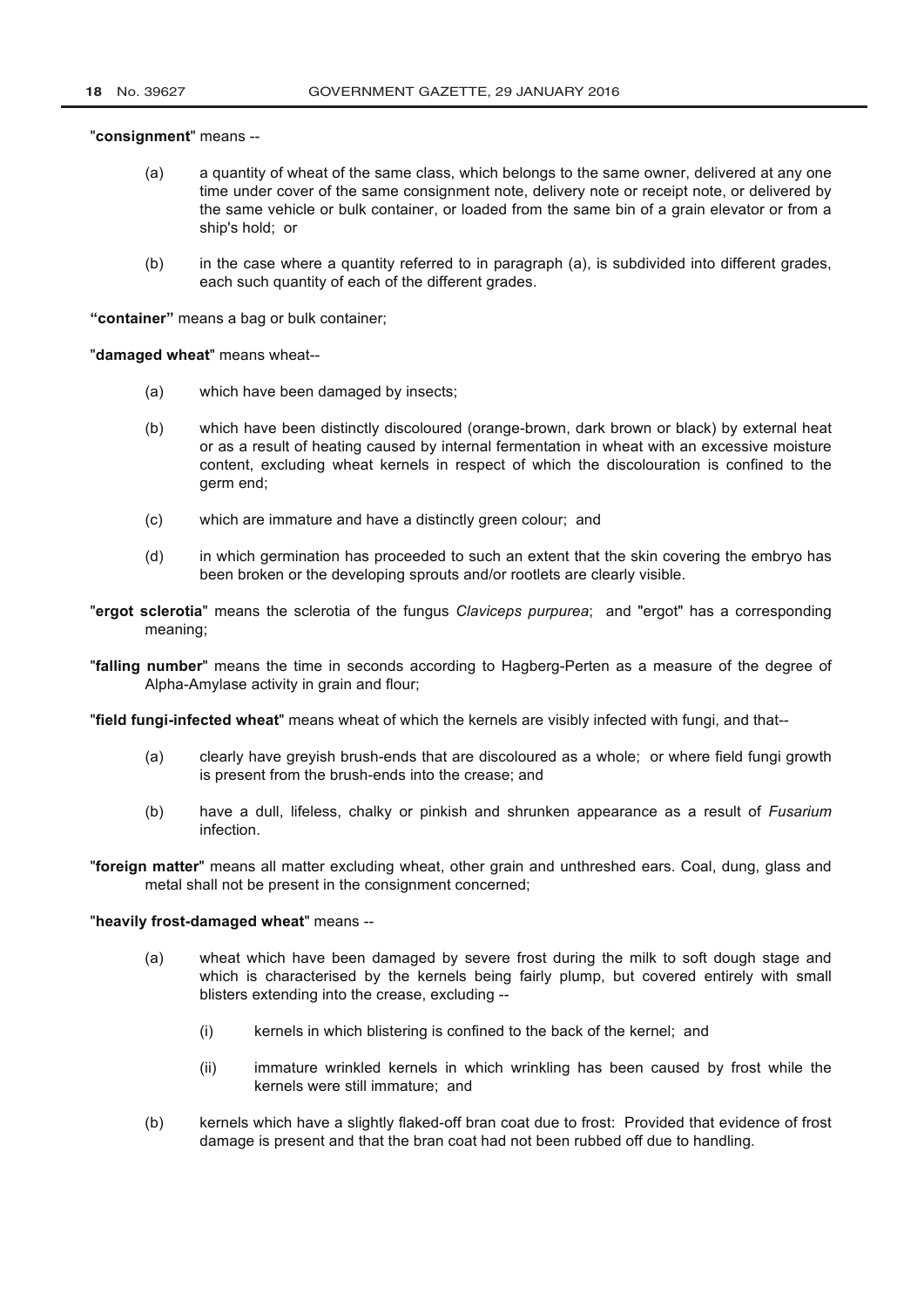"hectolitre mass" means the mass in kilogram per hectolitre;

"insect" means any live grain insect that is injurious to stored grain irrespective of the stage of development of that insect:

"other grain" means the kernels or pieces of kernels of barley, oats, triticale, maize, rye and sorghum;

"poisonous seeds" means the seeds or bits of seeds of plant species that may in terms of the Foodstuffs. Cosmetics and Disinfectants Act 54 of 1972 represent a hazard to human or animal health when consumed, including seeds of Argemone mexicana, Convolvulus spp., Crotalaria spp., Datura spp., Ipomoea purpurea, Lolium temulentum, Ricinus communis or Xanthium spp.;

"protein content" means the percentage protein in wheat on a 12% moisture basis;

"screenings" means all material that passes through the standard sieve:

"standard sieve" means a slotted sieve --

- $(a)$ with a flat bottom of metal sheet of 1.0 mm thickness with apertures 12.7 mm long and 1.8 mm wide with rounded ends. The spacing between the slots in the same row must be 2, 43 mm wide and the spacing between the rows of slots must be 2,0 mm wide. The slots must be alternately orientated with a slot always opposite the solid inter segment of the next row of slots:
- $(b)$ of which the upper surface of the sieve is smooth:
- with a round frame of suitable material with an inner diameter of between 300 mm and 310  $(c)$ mm maximum and at least 50 mm high; and
- $(d)$ that fits onto a tray with a solid bottom and must be at least 20 mm above the bottom of the tray.
- "stinking smut infection" means wheat that is infected with Tilletia spp. with the exception of wheat infected with Tilletia indica (karnal bunt). Wheat is considered to be infected by stinking smut infected if one or more of the following characteristics are present--
	- $(a)$ an unmistakable stinking smut odour; or
	- $(b)$ wheat kernels that are smeared with stinking smut; or
	- more than four stinking smut balls (or pieces of balls equal to four stinking smut balls) per 100  $(c)$ g of wheat.

"storage fungi infected wheat" means wheat that are visibly infected with fungi, and that show --

- $(a)$ blue, green, blackish or yellow fungal growth anywhere on the kernel; or
- visible mould beneath the bran.  $(b)$

"the Act" means the Agricultural Product Standards Act 119 of 1990;

"unthreshed ears" means ears and bits of ears of wheat, barley, triticale and rye that still contain seeds that are completely covered with glumes; and

"wheat" means the kernels and pieces of kernels of the species Triticum aestivum.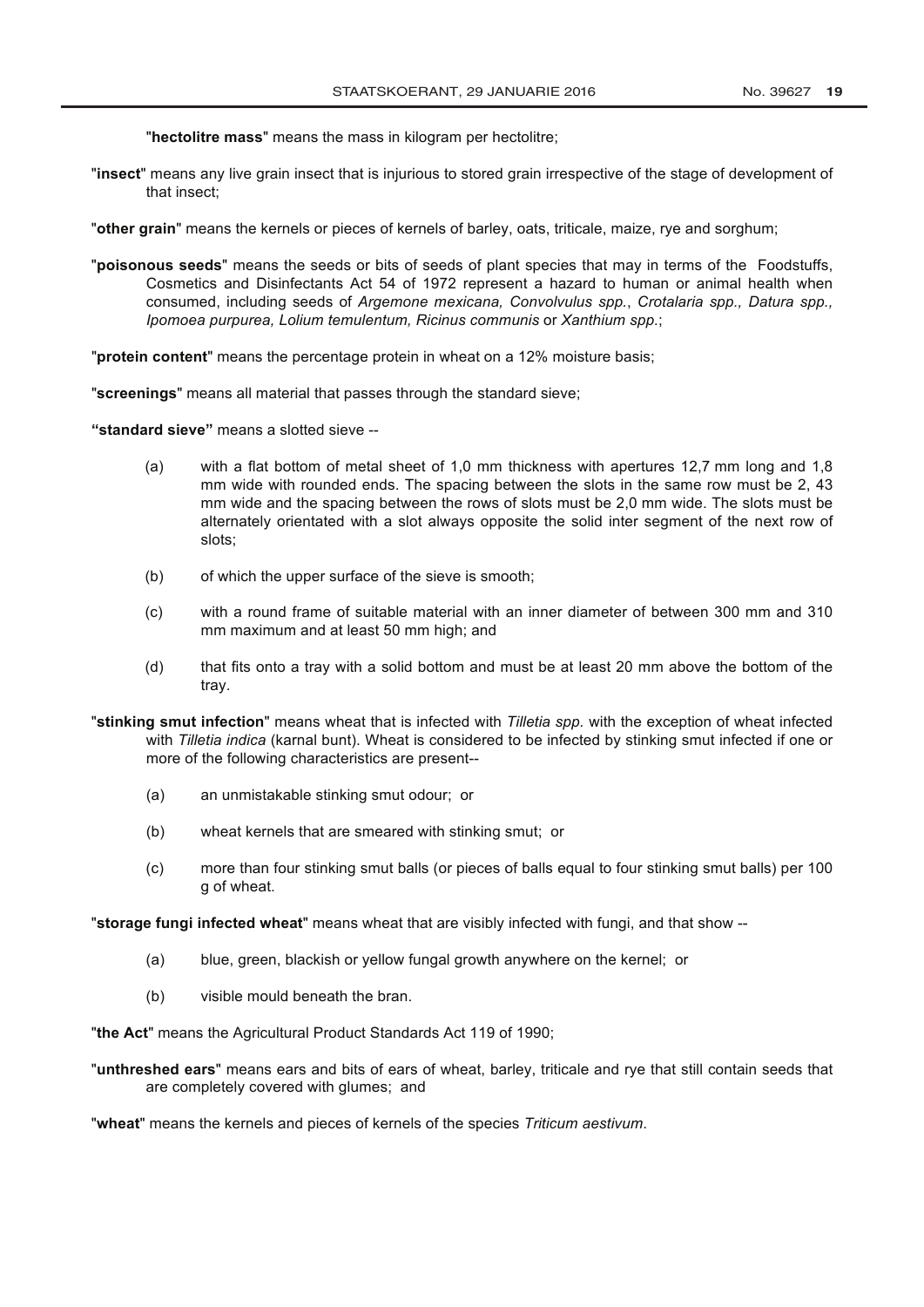## **Restrictions on sale of wheat**

- $2.$  $(1)$ No person shall sell a consignment of wheat in the Republic of South Africa --
	- $(a)$ unless the wheat is sold according to the classes set out in regulation 3;
	- unless the wheat complies with the standards for the classes set out in regulation 4;  $(b)$
	- unless the wheat, where applicable, complies with the grades of wheat and the  $(c)$ standards for grades set out in regulations 5 and 6 respectively;
	- $(d)$ unless the wheat is packed in accordance with the packing requirements set out in regulation 7;
	- unless the containers or sale documents, as the case may be, are marked in  $(e)$ accordance with the marking requirements set out in regulation 8; and
	- if such wheat contains a substance that renders it unfit for human consumption or for  $(f)$ processing into or utilisation thereof as food or feed.

The Executive Officer may grant written exemption, entirely or partially, to any person on such  $(2)$ conditions as he or she may deem necessary, from the provisions of sub-regulation (1).

## **PARTI**

# **QUALITY STANDARDS**

#### **Classes of wheat**

- $3<sub>1</sub>$ The classes of wheat are --
	- $(a)$ Bread Wheat; and
	- Other Wheat.  $(b)$

# **Standards for classes**

- Notwithstanding the provisions of sub-regulations (2) and (3), a consignment of wheat shall -- $\overline{4}$ .  $(1)$ 
	- be free from any toxin, chemical or any other substance that renders it unsuitable for  $(a)$ human consumption or for processing into or utilisation thereof as food or feed and may not exceed the permissible deviations regarding aflatoxin in terms of the Foodstuffs, Cosmetics and Disinfectants Act 54 of 1972;
	- not contain more poisonous seeds or ergot sclerotia than permitted in terms of the  $(b)$ Foodstuffs. Cosmetics and Disinfectants Act 54 of 1972:
	- be free from organisms of phytosanitary importance as determined in terms of the  $(c)$ Agricultural Pest Act 36 of 1983:
	- be free from mould infected, sour and rancid other grain and foreign matter;  $(d)$
	- be free from any undesired odour, taste or colour not typical of undamaged and  $(e)$ sound wheat:
	- $(f)$ be free from animal filth: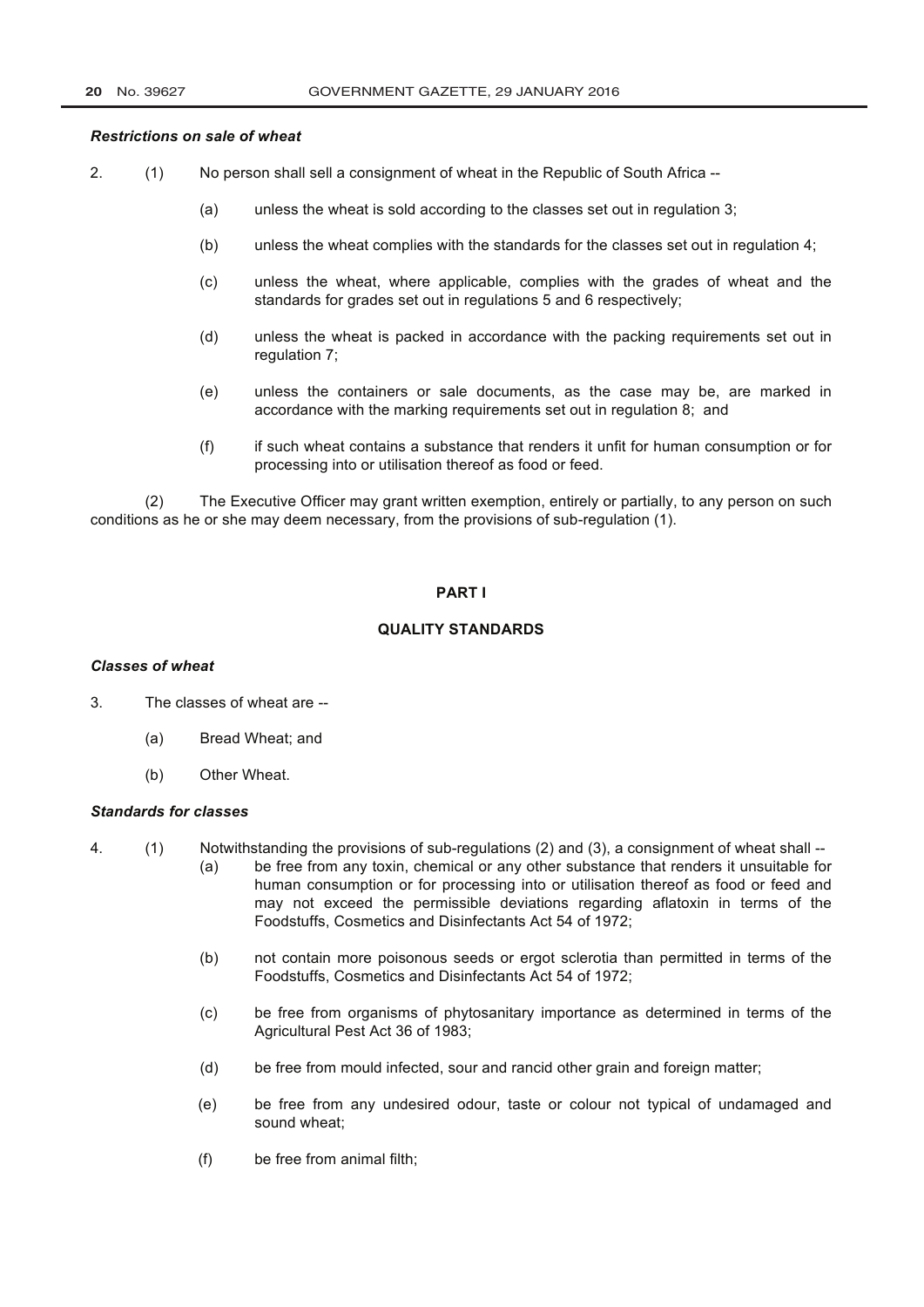- $(g)$ be free from stones, glass, metal, coal or dung;
- $(h)$ with the exception of Class Other Wheat, be free from grain insects;
- with the exception of Class Other Wheat, be free from stinking smut infection; and  $(i)$
- with the exception of Class Other Wheat, have a moisture content not exceeding 13  $(i)$ percent.
- $(2)$ A consignment shall be classified as Bread Wheat if -
	- the wheat in the consignment consists of at least 95 percent (m/m) of one or more of  $(a)$ the bread wheat seeds; and
	- it complies with the standards for Grade 1, Grade 2, Grade 3, Grade 4 or Utility Grade  $(b)$ set out in regulation 6.

A consignment of wheat shall be classified as Class Other Wheat if it does not comply with  $(3)$ the standards for Bread Wheat.

## **Grades of wheat**

- $5<sub>1</sub>$  $(1)$ The grades for Bread Wheat shall be as follows:
	- $(a)$ Grade 1.
	- Grade 2.  $(b)$
	- $(c)$ Grade 3.
	- $(d)$ Grade 4; and
	- $(e)$ Utility grade.
	- $(2)$ No grades are determined for Class Other Wheat.

## **Standards for grades of wheat**

Subject to the provisions of subregulations (2), (3) and (4), a consignment of wheat shall be 6.  $(1)$ qraded as --

- Grade 1 if the nature of deviation, specified in column 1 of Table 1 of the Annexure, in  $(a)$ that consignment does not exceed the percentage specified in column 2 of the said table opposite the deviation concerned;
- $(b)$ Grade 2 if the nature of deviation, specified in column 1 of Table 1 of the Annexure, in that consignment does not exceed the percentage specified in column 3 of the said table opposite the deviation concerned:
- Grade 3 if the nature of deviation, specified in column 1 of Table 1 of the Annexure, in  $(c)$ that consignment does not exceed the percentage specified in column 4 of the said table opposite the deviation concerned;
- $(d)$ Grade 4 if the nature of deviation, specified in column 1 of Table 1 of the Annexure, in that consignment does not exceed the percentage specified in column 5 of the said table opposite the deviation concerned; and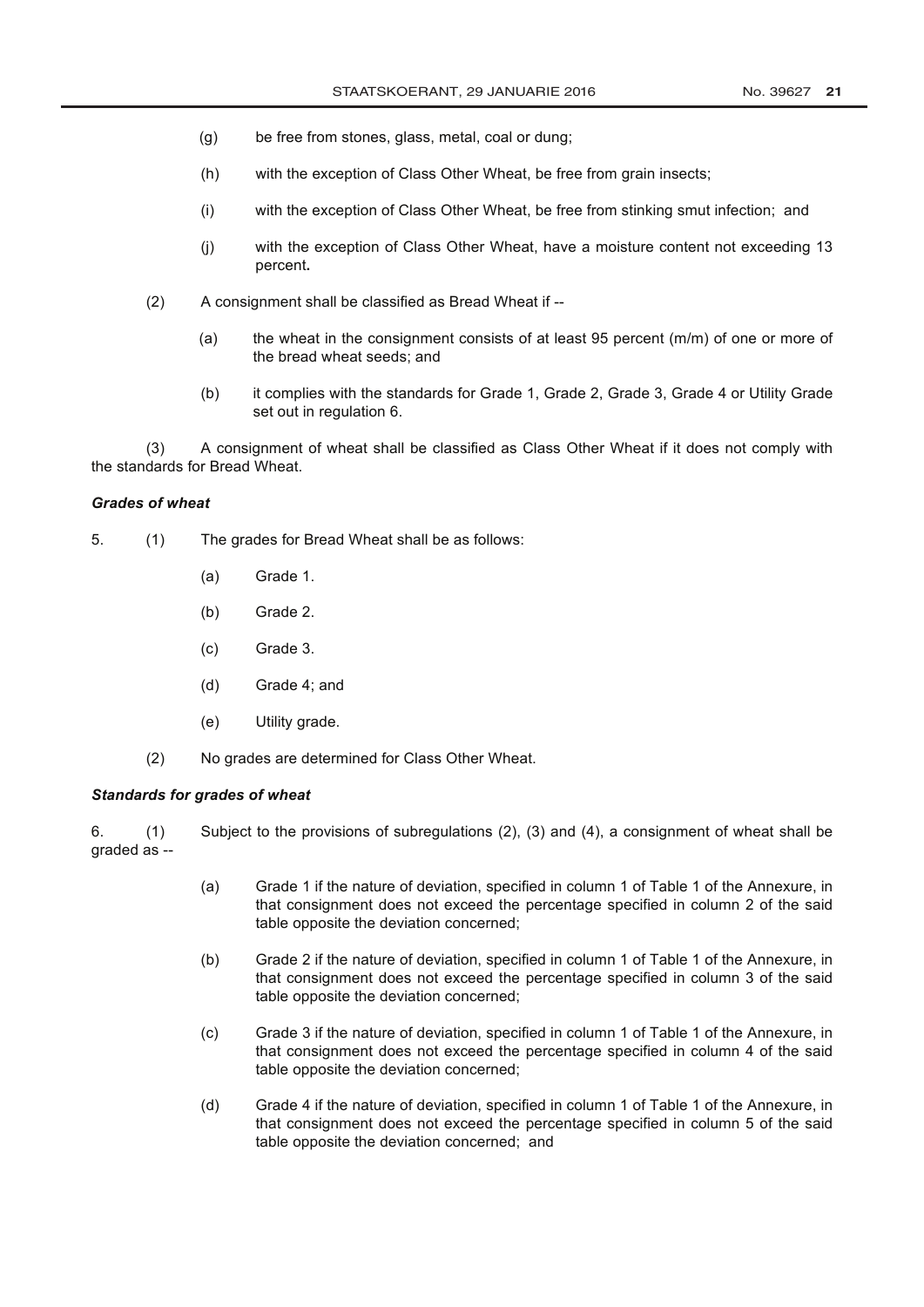- $(e)$ Utility Grade if the nature of deviation, specified in column 1 of Table 1 of the Annexure, in that consignment does not exceed the percentage specified in column 6 of the said table opposite the deviation concerned.
- $(2)$ The minimum hectolitre masses for the different grades are as follows:
	- $(a)$ Grade 1 - 77 kg.
	- $(b)$ Grade 2 - 76 kg.
	- $(c)$ Grade 3 - 74 kg.
	- $(d)$ Grade 4 - 72 kg; and
	- Utility Grade 70 kg.  $(e)$
- $(3)$ Grade 1, Grade 2 and Grade 3 shall have a minimum falling number value of not less  $(a)$ than 250 seconds.
	- Grade 4 shall have a minimum falling number value of not less than 200 seconds.  $(b)$
	- $(c)$ Utility Grade shall have a minimum falling number value of not less than 150 seconds.
	- Notwithstanding the provision of paragraph (a), wheat shall be deemed to comply  $(d)$ with the requirements of the paragraph concerned if it deviates with not more than 30 seconds lower than the minimum prescribed for Grade 1, Grade 2 and Grade 3, as the case may be.

 $(4)$ The minimum protein content (on a 12 percent moisture basis) for the different grades shall be as follows:

- $(a)$ Grade 1 - 12 percent.
- $(b)$ Grade 2 - 11 percent.
- $(c)$ Grade 3 - 10 percent.
- Grade 4 9 percent; and  $(d)$
- Utility Grade 8 percent.  $(e)$

### **PART II**

## **PACKING AND MARKING REQUIREMENTS**

### **Packing requirements**

 $\overline{7}$ Wheat of different grades shall be packed in different containers, or stored separately.

#### **Marking requirements**

Every container or the accompanying sale documents of a consignment of wheat shall be 8  $(1)$ marked or endorsed by means of appropriate symbols specified in sub-regulation (2), with --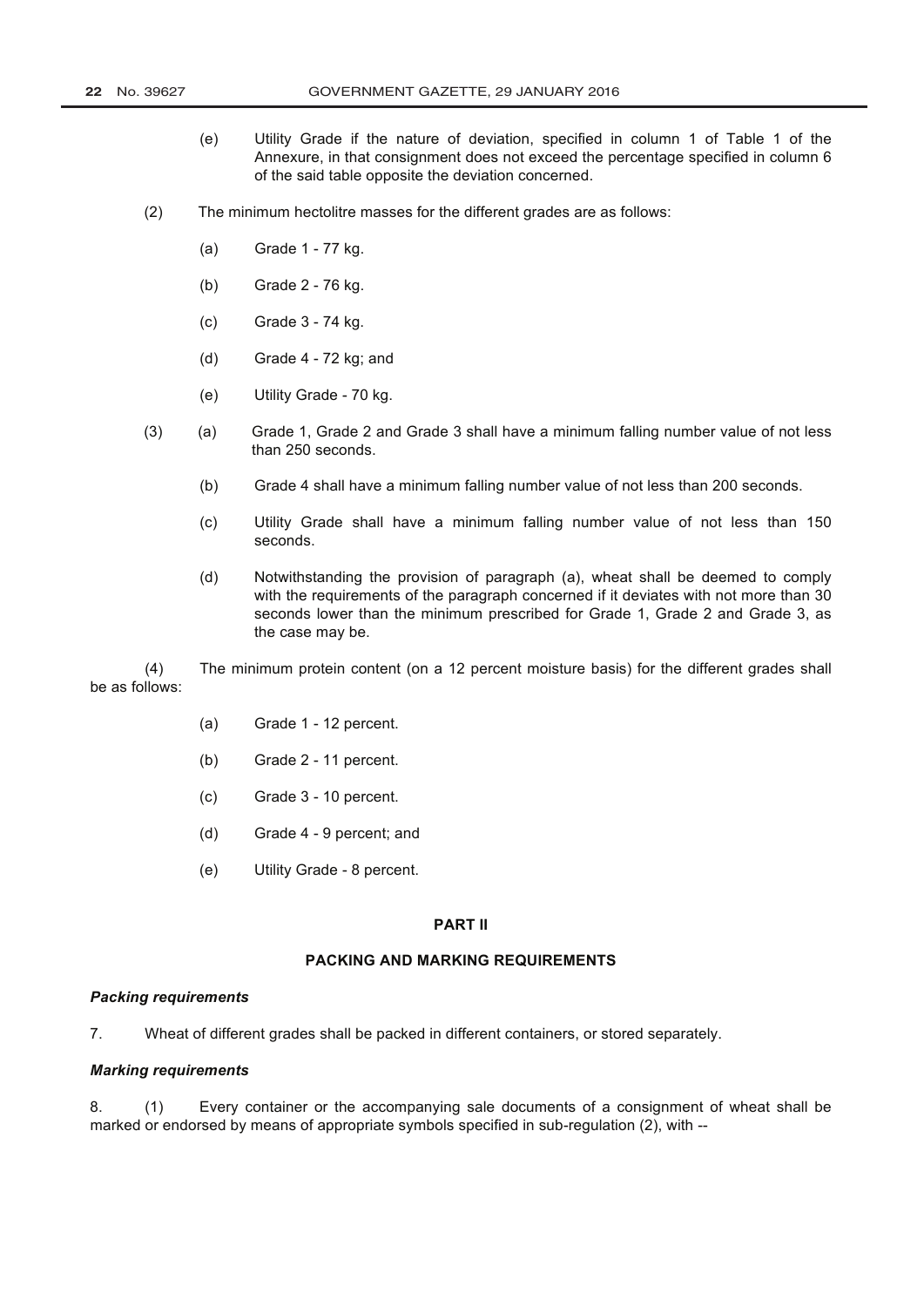- the class of the wheat; and  $(a)$
- $(b)$ the grade.
- $(2)$ The symbols referred to in sub-regulation (1) shall appear in the order of class and grade.
- $(3)$ The symbols used to indicate the different --
	- $(a)$ classes shall be --B in the case of Bread Wheat; and  $(i)$ 
		- $(ii)$ O in the case of Other Wheat.
	- $(b)$ grades shall be --
		- 1 in the case of Grade 1;  $(i)$
		- 2 in the case of Grade 2;  $(ii)$
		- $(iii)$ 3 in the case of Grade 3:
		- $(iv)$ 4 in the case of Grade 4; and
		- $(v)$ UT in the case of Utility Grade.

### **PART III**

### **SAMPLING**

### **Taking of sample**

- $9<sub>1</sub>$  $(1)$ A sample of a consignment of wheat shall -
	- in the case of wheat delivered in bags and subject to regulation 10, be obtained by  $(a)$ sampling at least ten percent of the bags, chosen from that consignment at random, with a bag probe: Provided that at least 25 bags in a consignment shall be sampled and where a consignment consists of less than 25 bags, all the bags in that consignment shall be sampled; and
	- in the case of wheat delivered in bulk and subject to regulation 10, be obtained by  $(b)$ sampling that consignment throughout the whole depth of the layer, in at least six different places, chosen at random in that bulk quantity, with a bulk sampling apparatus.
	- $(2)$ The collective sample obtained in sub-regulation  $(1)$   $(a)$  or  $(b)$  shall --
		- $(a)$ have a total mass of at least 10 kg; and
		- be thoroughly mixed by means of dividing before further examination.  $(b)$

 $(3)$ If it is suspected that the sample referred to in sub-regulation (1)(a) is not representative of that consignment, an additional five percent of the remaining bags, chosen from that consignment at random, shall be emptied into a suitable bulk container and sampled in the manner contemplated in sub-regulation (1)  $(b)$ .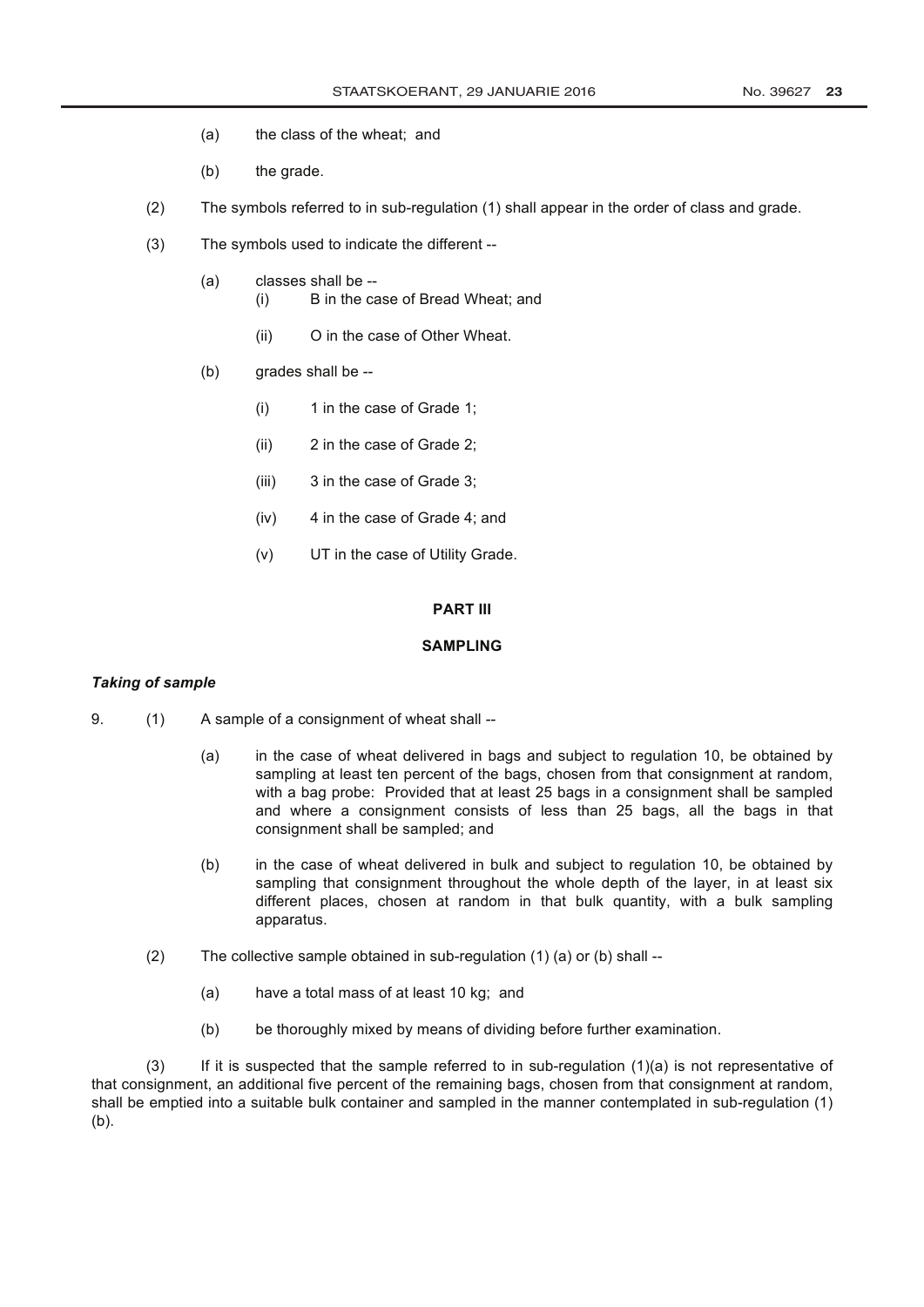If it is suspected that the sample referred to in sub-regulation  $(1)(b)$  is not representative of  $(4)$ that consignment, an additional representative sample shall be obtained by using an alternative sampling pattern, apparatus or method.

A sample taken in terms of these regulations shall be deemed to be representative of the  $(5)$ consignment from which it was taken.

## **Sampling if contents differ**

 $10<sup>1</sup>$  $(1)$ If, after an examination of the wheat taken from different bags in a consignment in terms of regulation 9(1) (a), it appears that the contents of those bags differ substantially --

- $(a)$ the bags concerned shall be placed separately;
- all the bags in the consignment concerned shall be sampled with a bag probe in order  $(b)$ to do such separation; and
- each group of bags with similar contents in that consignment shall for the purposes of  $(c)$ these regulations be deemed to be a separate consignment.

If, after the discharge of a consignment of wheat in bulk has commenced, it is suspected that  $(2)$ the consignment could be of a class or grade other than that determined by means of the initial sampling, the discharge shall immediately be stopped and the part of the consignment remaining in the bulk container as well as the wheat already in the hopper shall be sampled anew with a bulk sampling apparatus or by catching at least 20 samples, by means of a suitable container, at regular intervals throughout the whole offloading period from the stream of wheat flowing in bulk.

### **Working sample**

 $11.$ A working sample is obtained by dividing the representative sample of the consignment according to the latest revision of the ICC (International Association for Cereal Science and Technology) 101/1 method.

### **PART IV**

# DETERMINATION OF OTHER SUBSTANCES

### Determination of undesirable odours and harmful substances

A consignment of wheat or a sample of a consignment of wheat shall be sensorially assessed or  $12<sub>1</sub>$ chemically analysed in order to determine whether--

- it contains a substance that renders the wheat unfit for human consumption or for processing  $(a)$ into or for utilisation as food or feed such as poisonous seeds, stones, glass, metal, coal or dung; and
- it has a musty, sour, rancid or other undesirable odour: Provided that a working sample of  $(b)$ unscreened wheat that is ground in a grain mill to a fine meal may be used for the determination concerned.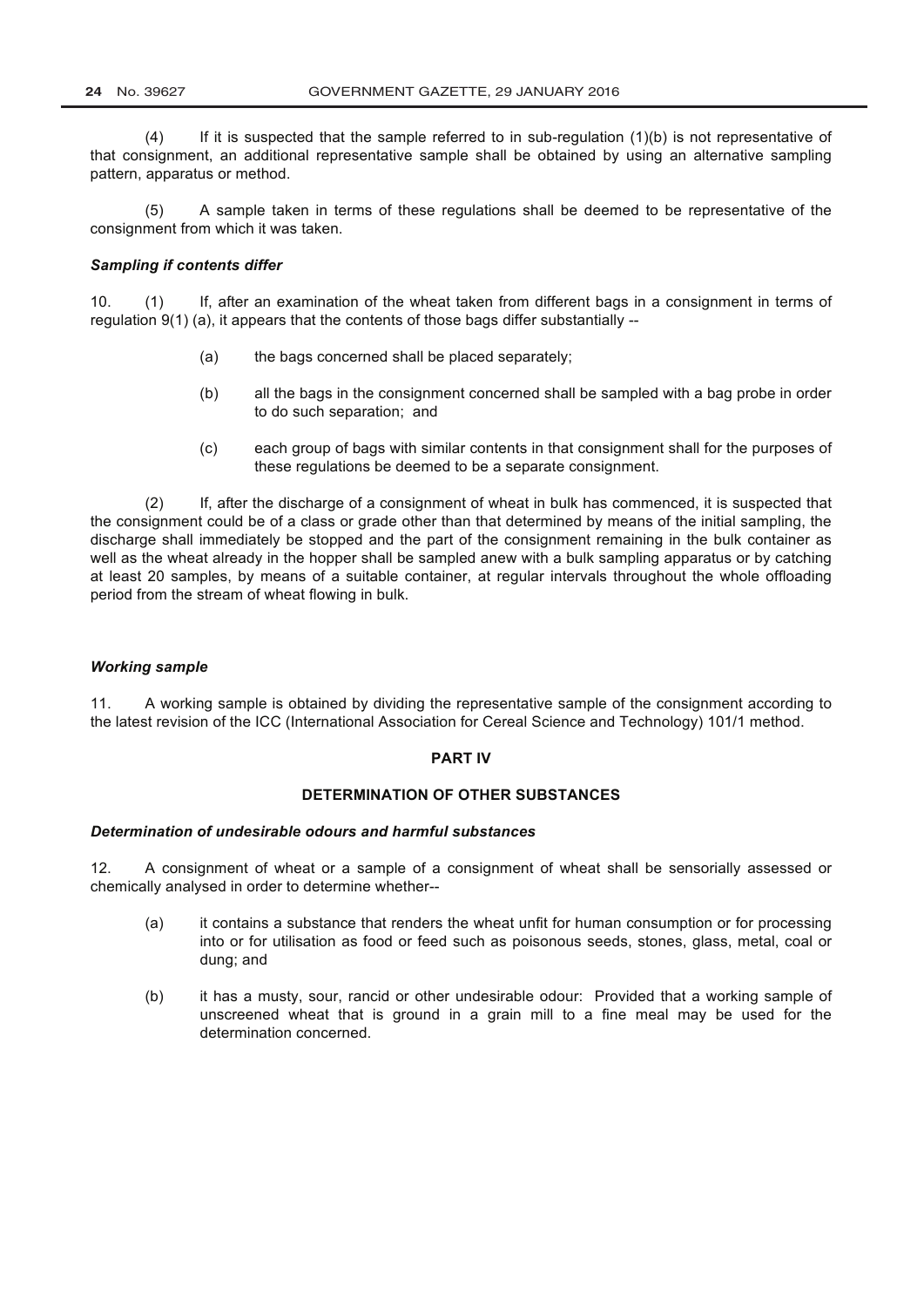## **PART V**

## DETERMINATION OF CLASS, HECTOLITRE MASS, **MOISTURE CONTENT, PROTEIN CONTENT AND FALLING NUMBER**

## **Determination of class**

- $13<sub>1</sub>$ The class of a consignment of wheat shall be determined as follows:
	- Obtain a working sample of at least 500 g and screen the working sample in the manner  $(a)$ prescribed in regulation 18.
	- $(b)$ Take at least 100 g of the screened wheat and remove all other grain, un threshed ears and foreign matter by hand.
	- Obtain a working sample of at least 25 g each after all other grain, unthreshed ears and  $(c)$ foreign matter have been removed and separate the different cultivars.
	- $(d)$ Determine the combined mass of all of the cultivars that belong to the same class and express the mass thus determined as a percentage of the mass of the working sample.
	- $(e)$ Such percentage represents the percentage of all the cultivars that belong to the same class in the consignment.

### Determination of the hectolitre mass

 $14$ The hectolitre mass of a consignment of unscreened wheat may be determined by any suitable instrument: Provided that the instrument complies with and has been calibrated to the specifications detailed in ISO (International Organization for Standardization) 7971-3.

### **Determination of moisture content**

The moisture content of a consignment wheat may be determined by any suitable method: Provided  $15<sub>1</sub>$ that the results thus obtained is in accordance with the maximum permissible deviation for a class 1 moisture meter as detailed in ISO (International Organization for Standardization) 7700/1 based on the results of the 72 hour. 103°C oven dried method Ithe latest revision of the AACCI (American Association of Cereal Chemists International) Method 44-15Al.

### **Determination of protein content**

The percentage of protein of a consignment of wheat may be determined according to any suitable 16 method: Provided that --

- $(a)$ the determination shall be conducted on a sample which had been sifted using a screen with the same apertures as the standard sieve and from which other grain, un threshed ears and foreign matter had been removed by hand; and
- $(b)$ the results thus obtained are in accordance  $(± 0,3$  percent) with the results obtained by the Dumas Combustion Analysis Method [the latest revision of the AACCI (American Association of Cereal Chemists International) Method 46-301.

### Determination of falling number in wheat

The falling number of a consignment of wheat may be determined according to any suitable  $17.$  $(1)$ method: Provided that --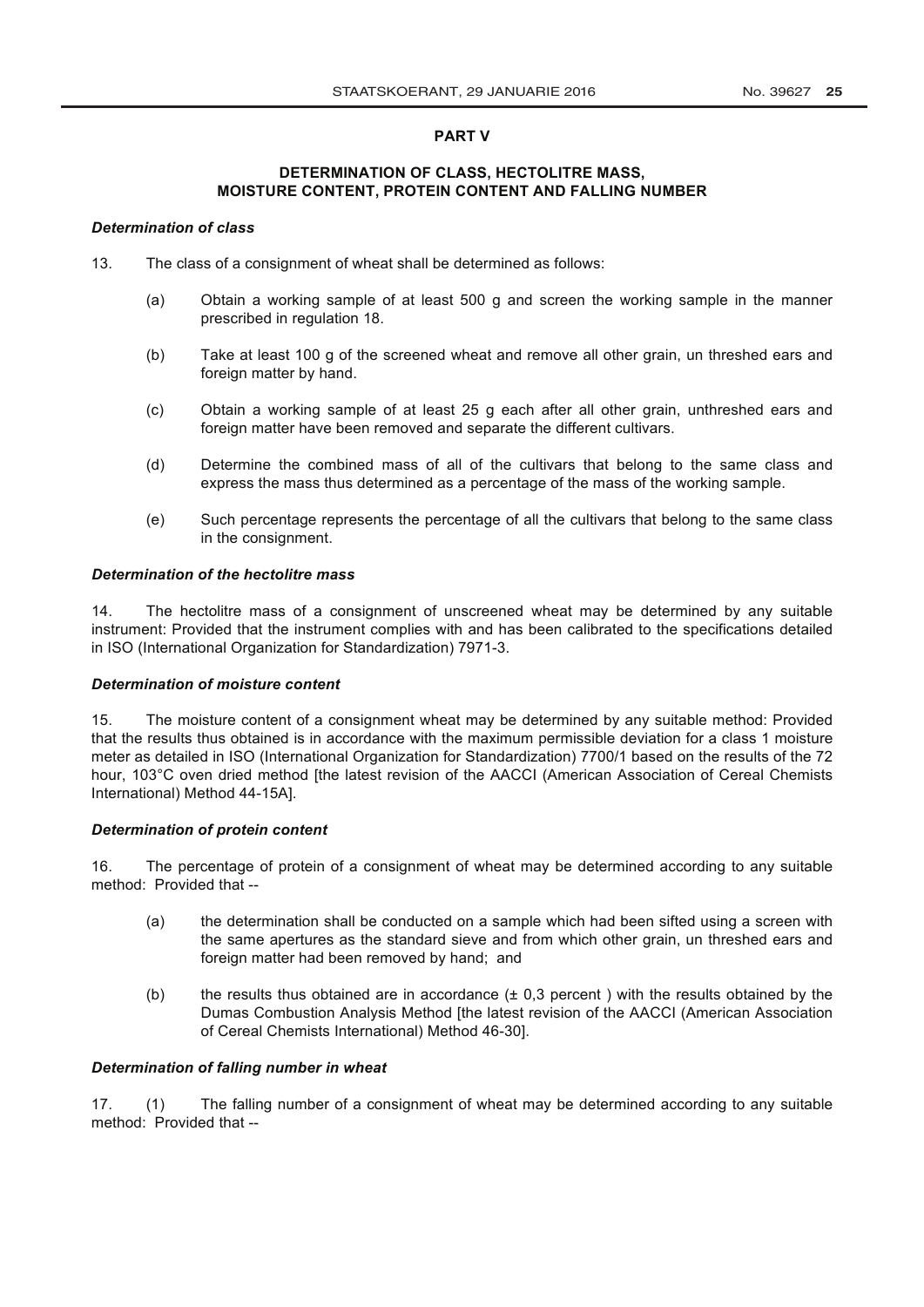- $(a)$ the determination shall be conducted on a sample which had been sifted using a screen with the same apertures as the standard sieve and from which other grain. unthreshed ears and foreign matter had been removed by hand; and
- the results thus obtained are in accordance  $(± 5$  percent) with the results obtained by  $(b)$ the latest revision of the ICC (International Association for Cereal Science and Technology) 107/1 method.

If the falling number of a consignment of wheat is determined according to the latest revision  $(2)$ of the ICC (International Association for Cereal Science and Technology) 107/1 method --

- the sampling in the mentioned method shall be replaced with the manner prescribed  $(a)$ in regulation 9; and
- only the altitude corrected value shall be used.  $(b)$

## **PART VI**

# DETERMINATION OF PERCENTAGE DEVIATIONS

## **Determination of percentage screenings**

- 18.  $(1)$ The percentage screenings in a consignment of wheat shall be determined as follows:
	- $(a)$ Obtain a working sample of at least 500 g.
	- $(b)$ Place the sample on the standard sieve and screen the sample by moving the sieve 50 strokes to and fro, alternately away from and towards the operator of the sieve, in the same direction as the long axes of the slots of the sieve. Move the sieve, which rests on a table or other suitable smooth surface, 250 mm to 460 mm away from and towards the operator with each stroke. The prescribed 50 strokes must be completed within 50 to 60 seconds: Provided that the screening process may also be performed with the standard sieve in some or other container or an automatic sieving apparatus.
	- $(c)$ Determine the mass of the material that has passed through the sieve and express it as a percentage of the mass of the working sample.
	- Such percentage represents the percentage screenings in the consignment.  $(d)$

### Determination of the percentage heavily frost-damaged wheat

19. The percentage heavily frost-damaged wheat in a consignment of wheat shall be determined as follows:

- Obtain a working sample of at least 25 g of a screened sample.  $(a)$
- Remove all heavily frost-damaged kernels by hand and determine the mass thereof.  $(b)$
- Express the mass thus determined as a percentage of the mass of the working sample.  $(c)$
- $(d)$ Such percentage represents the percentage heavily frost-damaged wheat in the consignment concerned.

#### Determination of the percentages other grain and unthreshed ears

 $20.$ The percentage other grain and unthreshed ears in a consignment of wheat shall be determined as follows: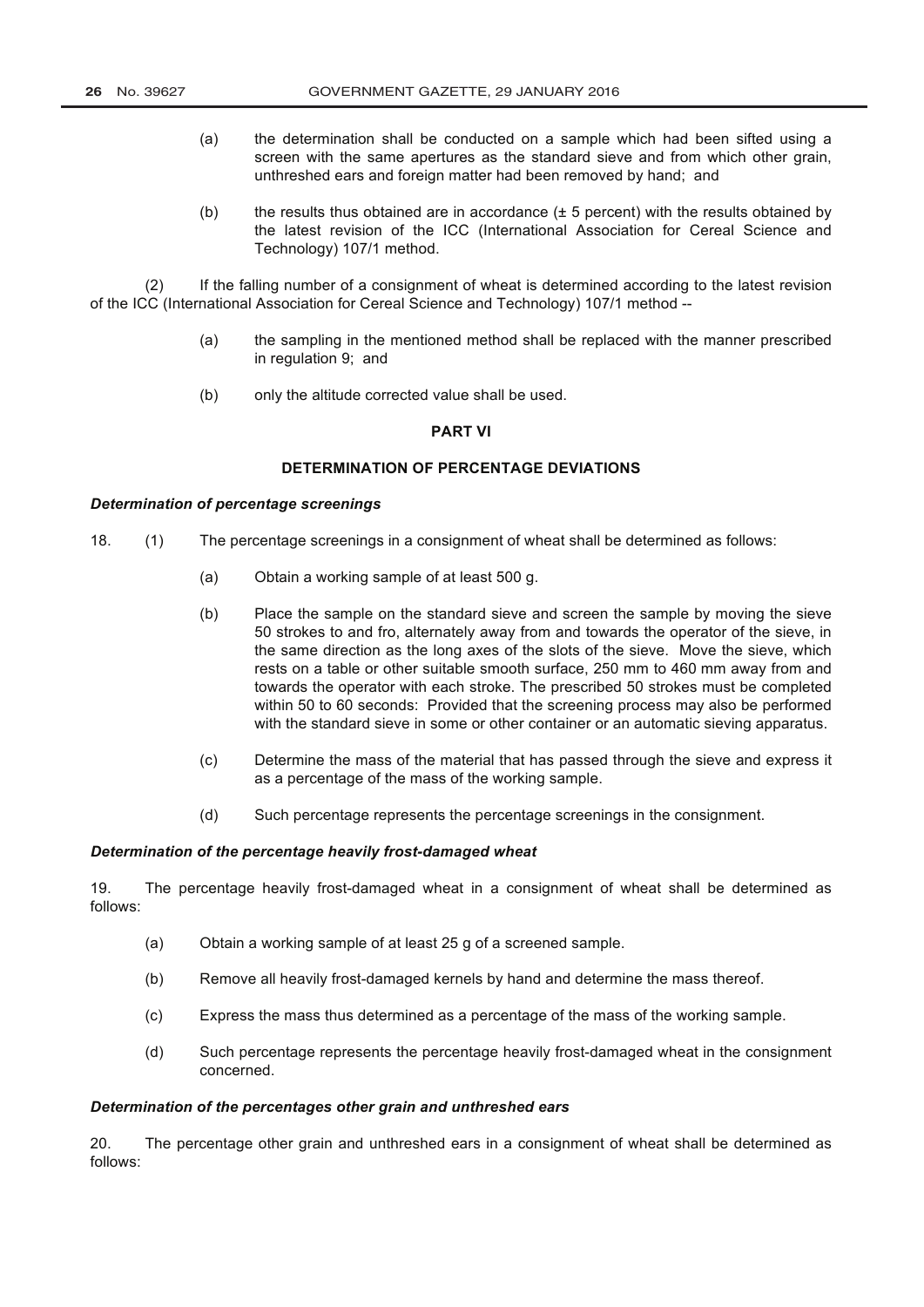- $(a)$ Obtain a working sample of at least 50 g from a screened sample.
- Remove all other grain and unthreshed ears by hand and determine the mass thereof.  $(b)$
- Express the mass thus determined as a percentage of the mass of the working sample.  $(c)$
- $(d)$ Such percentage represents the percentage other grain and unthreshed ears in the consignment concerned.

### Determination of the percentage foreign matter

- $21.$ The percentage foreign matter in a consignment of wheat is determined as follows:
	- Obtain a working sample of at least 100 g from a screened sample.  $(a)$
	- $(b)$ Remove all foreign matter by hand and determine the mass thereof.
	- $(c)$ Express the mass thus determined as a percentage of the mass of the working sample.
	- $(d)$ Such percentage represents the percentage foreign matter in the consignment concerned.

## Determination of the percentage damaged wheat

- 22 The percentage damaged wheat in a consignment of wheat shall be determined as follows:
	- $(a)$ Obtain a working sample of at least 25 g of a screened sample.
	- Remove all damaged kernels by hand and determines the mass thereof.  $(b)$
	- $(c)$ Express the mass thus determined as a percentage of the mass of the working sample.
	- $(d)$ Such percentage represents the percentage damaged wheat in the consignment concerned.

## Determination of the percentage heat-damaged wheat

- 23. The percentage heat-damaged wheat in a consignment of wheat shall be determined as follows:
	- Obtain a working sample of at least 100 g from a screened sample.  $(a)$
	- $(b)$ Remove all heat-damaged kernels by hand and determine the mass thereof. Kernels from an additional working sample may also be sensorially assessed (by smelling and tasting the kernels) to confirm suspicion of heat damage.
	- Express the mass thus determined as a percentage of the mass of the working sample.  $(c)$
	- $(d)$ Such percentage represents the percentage heat-damaged wheat in the consignment concerned.

### Determination of percentage field fungi infected wheat

- 24. The percentage field fungi infected wheat in a consignment of wheat shall be determined as follows:
	- $(a)$ Obtain a working sample of at least 25 g from a screened sample.
	- Remove all field fungi infected kernels by hand and determine the mass thereof.  $(b)$
	- Express the mass thus determined as a percentage of the mass of the working sample.  $(c)$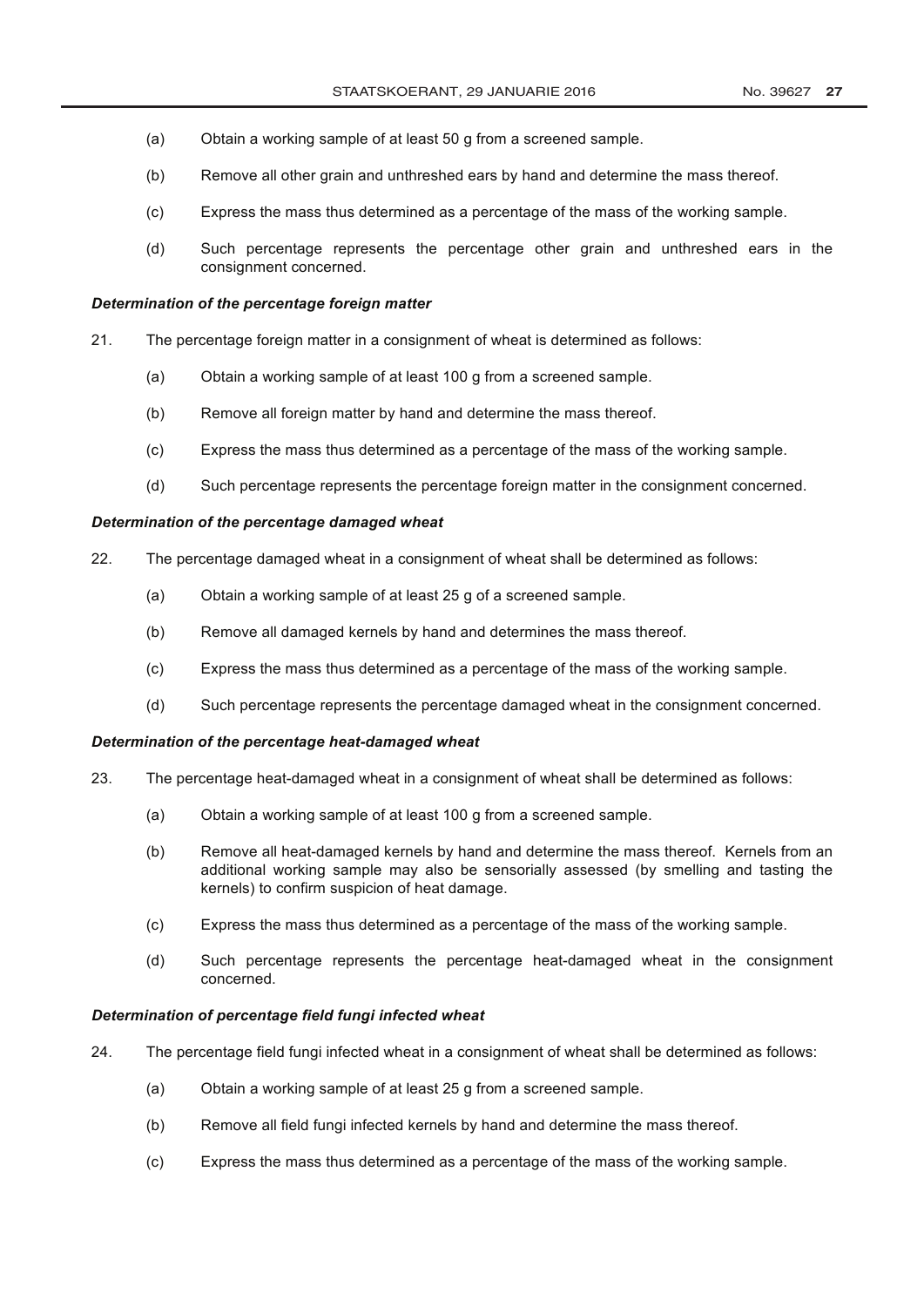## 28 No. 39627

Such percentage represents the percentage of field fungi infected wheat in the consignment  $(d)$ concerned.

### Determination of percentage storage fungi infected wheat

25. The percentage storage fungi infected wheat in a consignment of wheat shall be determined as follows:

- $(a)$ Obtain a working sample of at least 100 g from a screened sample.
- $(b)$ Remove all storage fungi infected kernels by hand and determine the mass thereof.
- Express the mass thus obtained as a percentage of the mass of the working sample.  $(c)$
- $(d)$ Such percentage represents the percentage storage fungi infected wheat in the consignment concerned.

### **PART VII**

## **Offence and penalties**

Any person who contravenes or fails to comply with any provision of these regulations shall be guilty 26. of an offence and upon conviction be liable to a fine of not exceeding R50 000 or to imprisonment for a period not exceeding two years, or to both that fine or imprisonment.